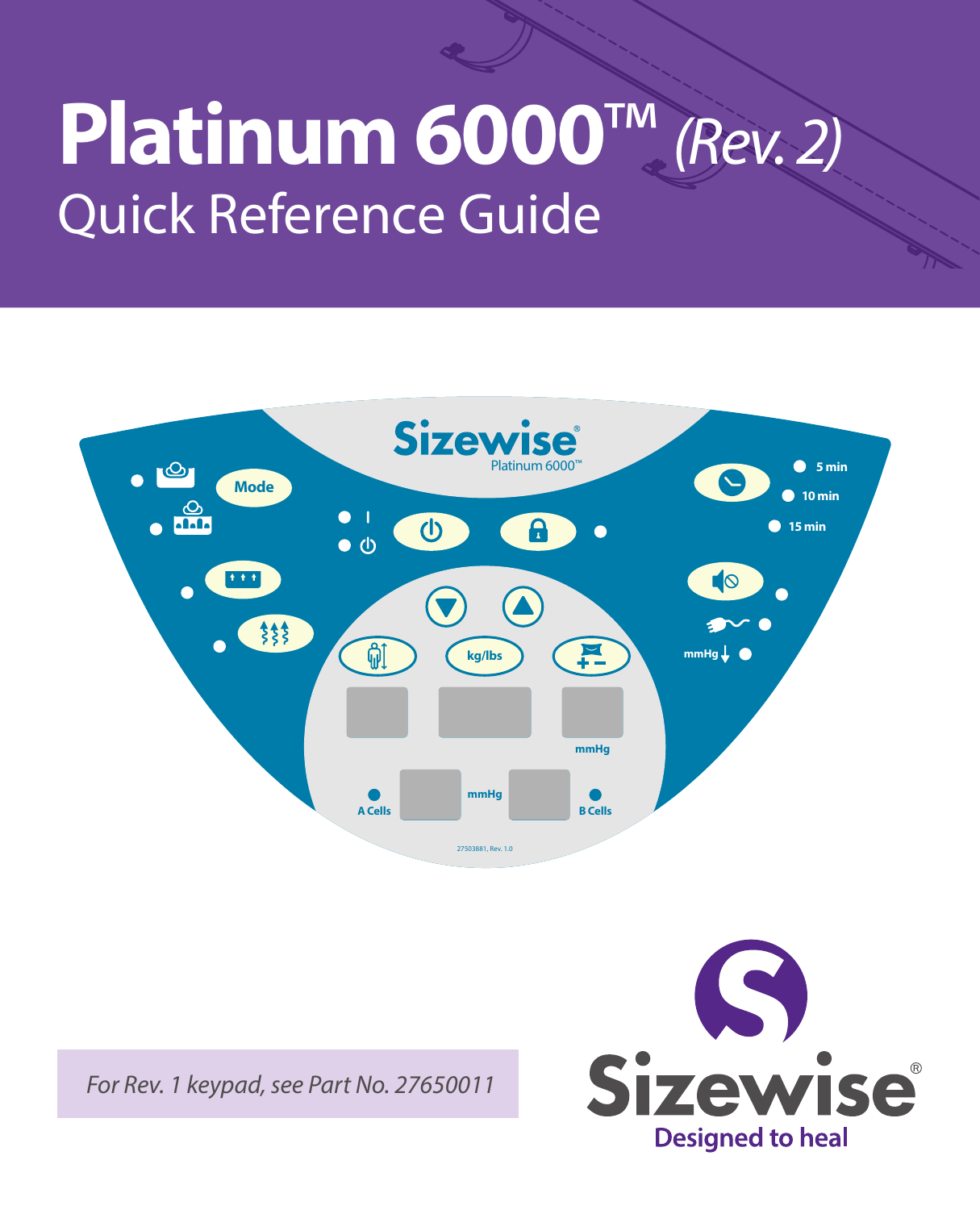### **Keypad Controls**



Low Pressure Warning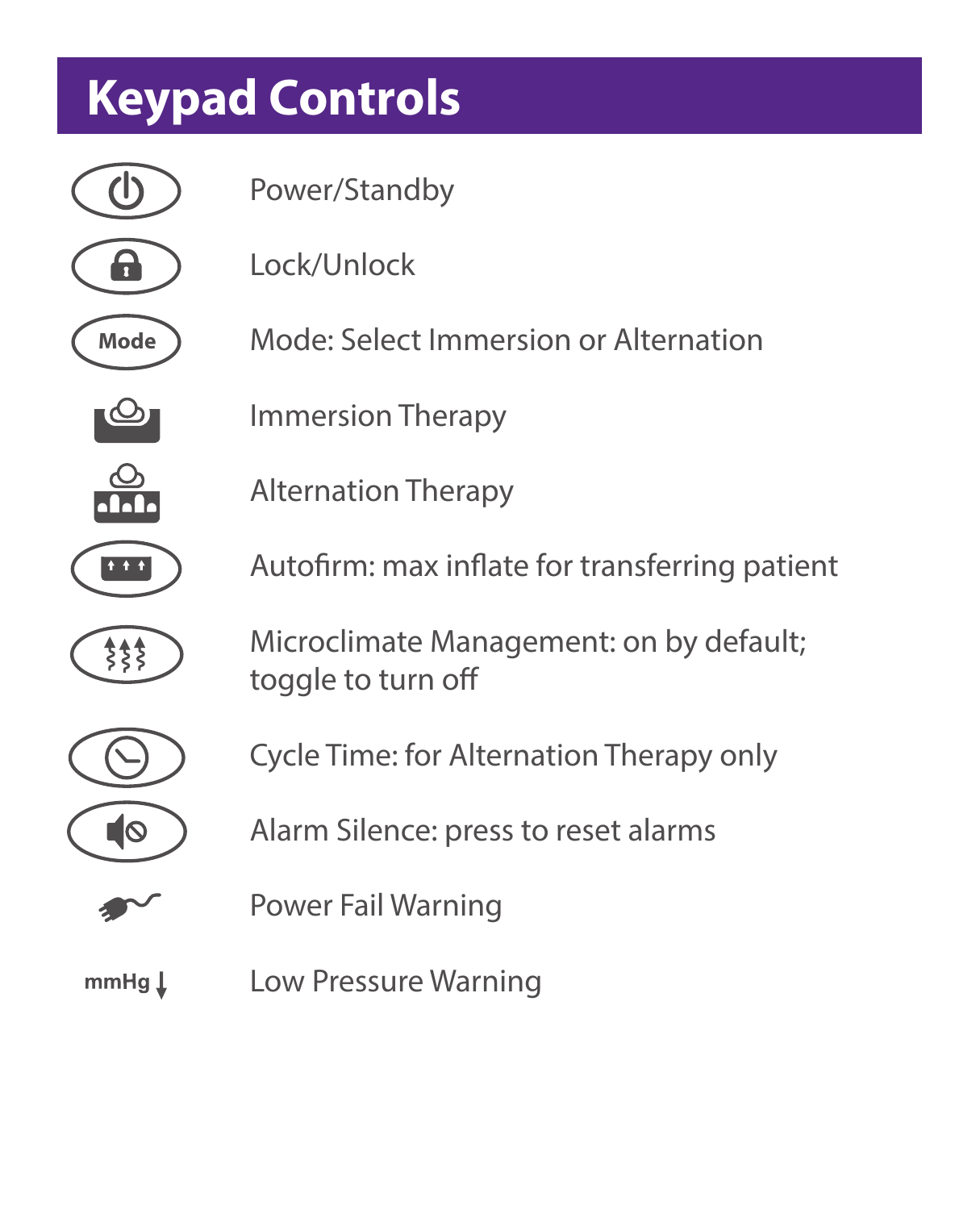#### **Operating Instructions**

- 1. Press and hold  $\left(\bigcup_{n=1}^{\infty}\right)$ . Green LED indicates control unit is on; Amber LED indicates standby mode.
- 2. Surface should automatically enter Autofirm mode. If not,
- press  $(\Box \Box)$  to max inflate surface.
- 3. Transfer patient to surface.

## **Setting Therapy Mode**

- 1. Use  $\left(\begin{smallmatrix} \text{Mode} \\ \text{Mode} \end{smallmatrix}\right)$  to select Immersion or Alternation. —Alternation mode requires a 5, 10, or 15 min. cycle. Use  $\circledcirc$  to adjust.
- 2. Microclimate management is on by default. To toggle off, press  $(*)$ .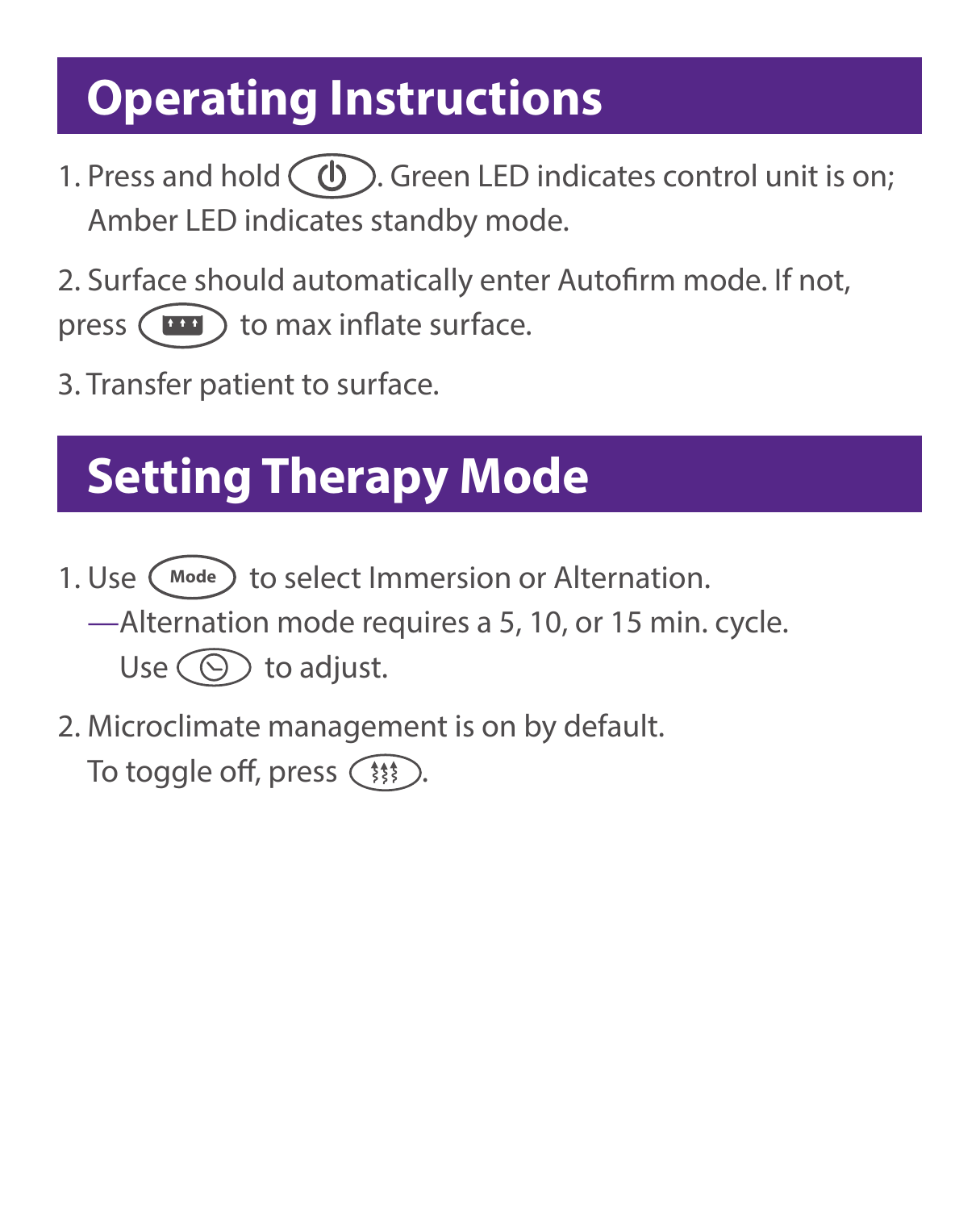### **Patient Specific Adjustments**

After setting Therapy Mode, customize the mattress for your patient by following three steps:



- Patient Height: Select and use  $(\nabla)$   $(\triangle)$  until patient's height is shown on display.
- Patient Weight: Select and use  $\left(\bigtriangledown\right)\left(\bigtriangleup\right)$  until patient's weight is shown on display. **kg/lbs**
- $\left( \begin{matrix} 2 \\ 1 \end{matrix} \right)$ Comfort Settings: Select to override auto pressure settings. Use  $(\widehat{\blacktriangledown})$  ( $\widehat{\blacktriangle}$ ) to adjust surface's firmness (15-50 mmHg).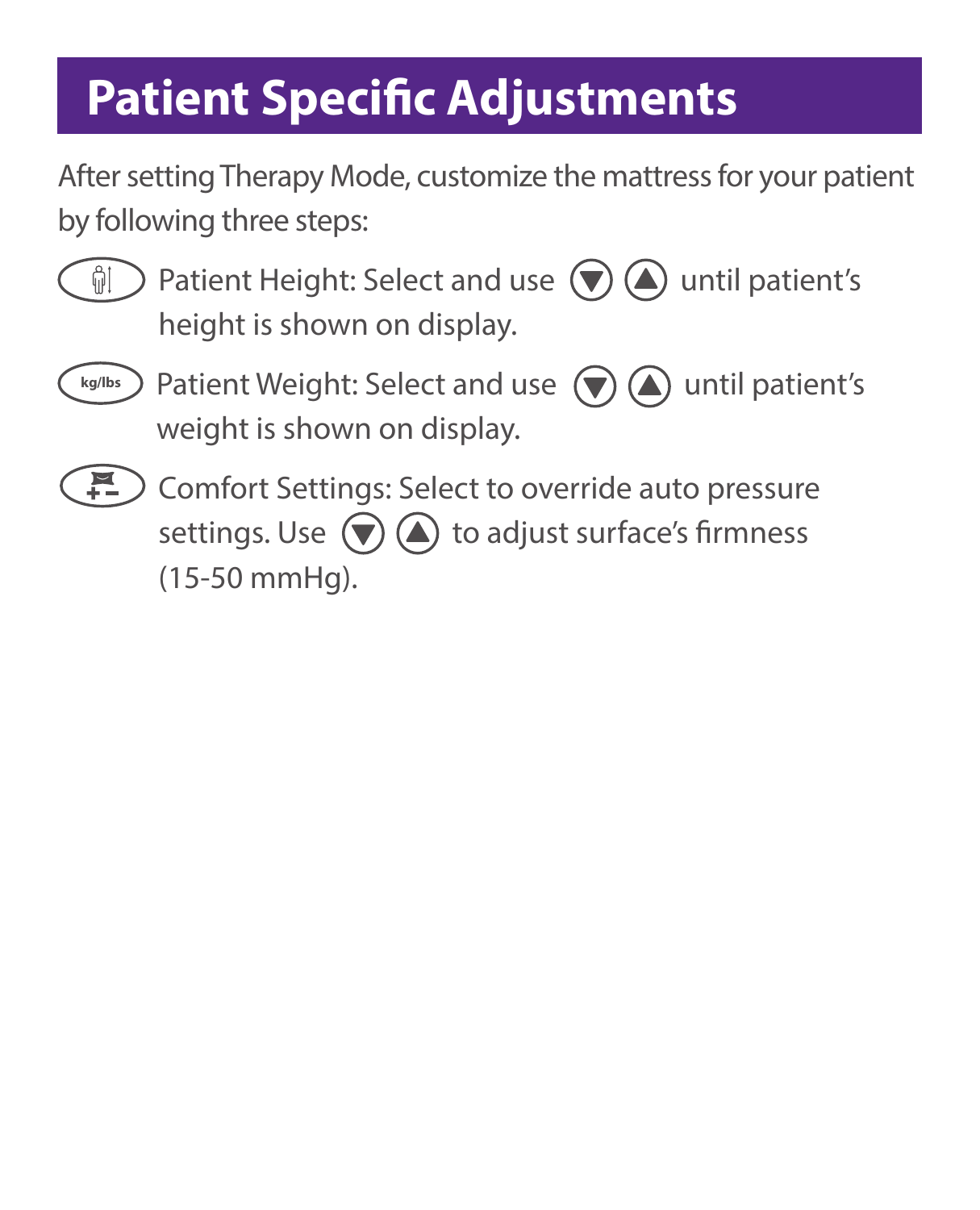#### **Switching Units of Measurement**

The control unit's default settings are standard units.

#### **Switch from Standard to Metric (or back):**

1. Verify control unit is in standby or press  $\left(\begin{array}{c}\Phi\end{array}\right)$  for two seconds to place into standby. Amber LED will show.

- 2. Press and hold  $\left(\begin{array}{c}\right\Vert\right)$  and  $\left(\begin{array}{c}\right\vert_{\mathsf{kg/Ibs}}\end{array}\right)$  for five seconds.
- 3. Alarm will sound.
- 4. Press  $\left(\begin{array}{c}\Phi\end{array}\right)$  to turn on.

*Note: Decimal points in Patient Height or Patient Weight indicate metric units.*